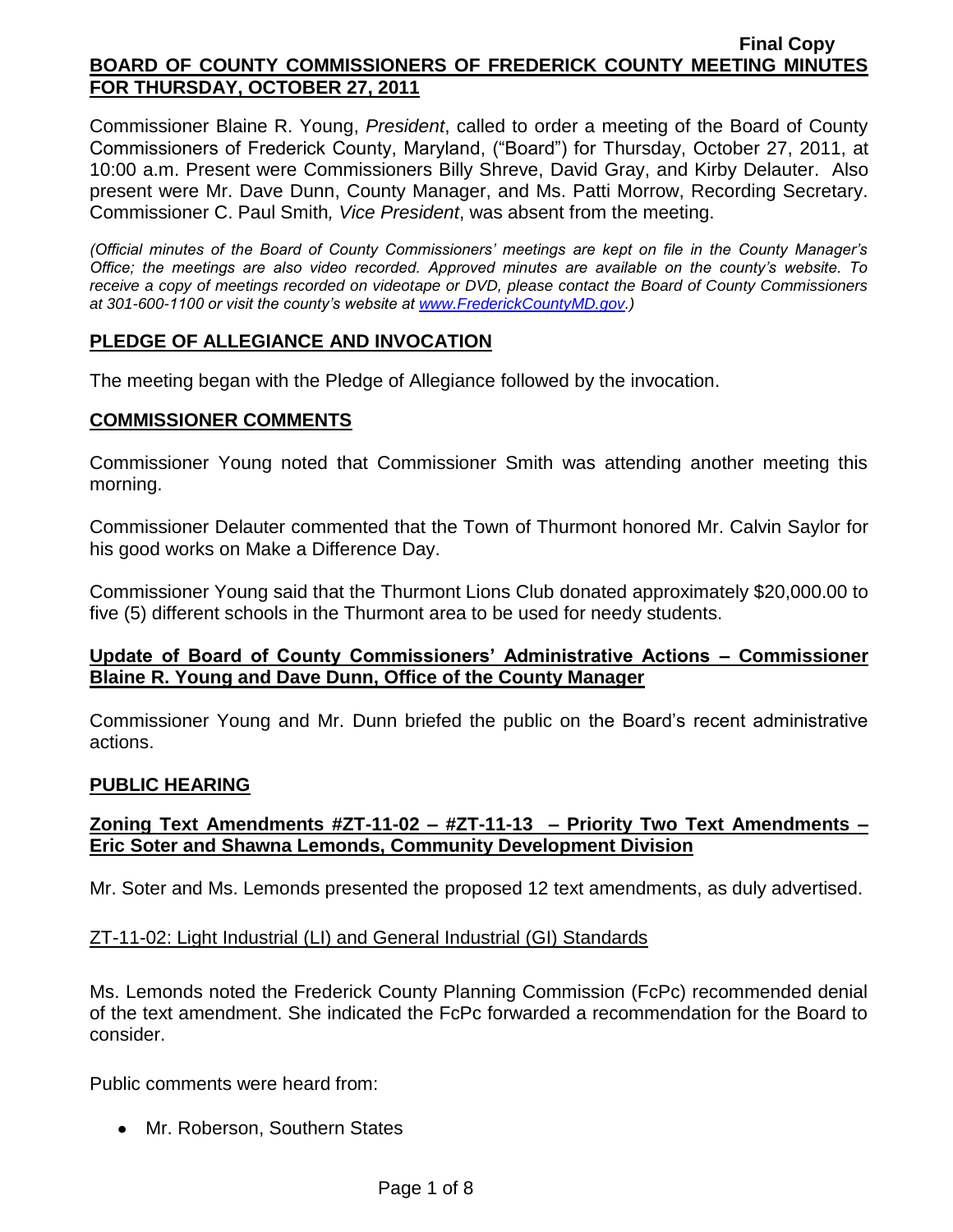Mr. Larry Smith, Community Development Division (CDD), commented on the text amendment.

Commissioner Shreve moved to approve ZT-11-02 as presented. Commissioner Delauter seconded the motion that passed 4-0 with Commissioner Smith absent.

ZT-11-03: Planned Development Residential (PDR) / Planned Development Employment (PDE) to Planned Unit Development (PUD) and Mixed Use Development (MXD).

Ms. Lemonds noted the FcPc recommended approval of the text amendment.

There were no public comments.

Commissioner Shreve moved to approve ZT-11-03 as presented. Commissioner Delauter seconded the motion that passed 4-0 with Commissioner Smith absent.

# ZT-11-04: Land Use Restrictions in the Priority Preservation Areas

Ms. Lemonds noted the FcPc recommended approval of the text amendment.

There were no public comments.

Commissioner Shreve moved to approve ZT-11-04 as presented. Commissioner Delauter seconded the motion that passed 4-0 with Commissioner Smith absent.

# ZT-11-05: Accessory Apartments

Ms. Lemonds noted the FcPc recommended approval of the text amendment.

There were no public comments.

Commissioner Shreve moved to approve ZT-11-05 as presented. Commissioner Delauter seconded the motion that passed 4-0 with Commissioner Smith absent.

# ZT-11-06: Temporary Mobile Homes

Ms. Lemonds noted the FcPc recommended approval of the text amendment.

There were no public comments.

Commissioner Gray moved to approve ZT-11-06 as presented. Commissioner Delauter seconded the motion that passed 4-0 with Commissioner Smith absent.

# ZT-11-07: Animal Hospital or Veterinary Clinic in General Commercial (GC)

Ms. Lemonds noted the FcPc recommended approval of the text amendment. Mr. Smith, CDD, commented on the text amendment.

There were no public comments.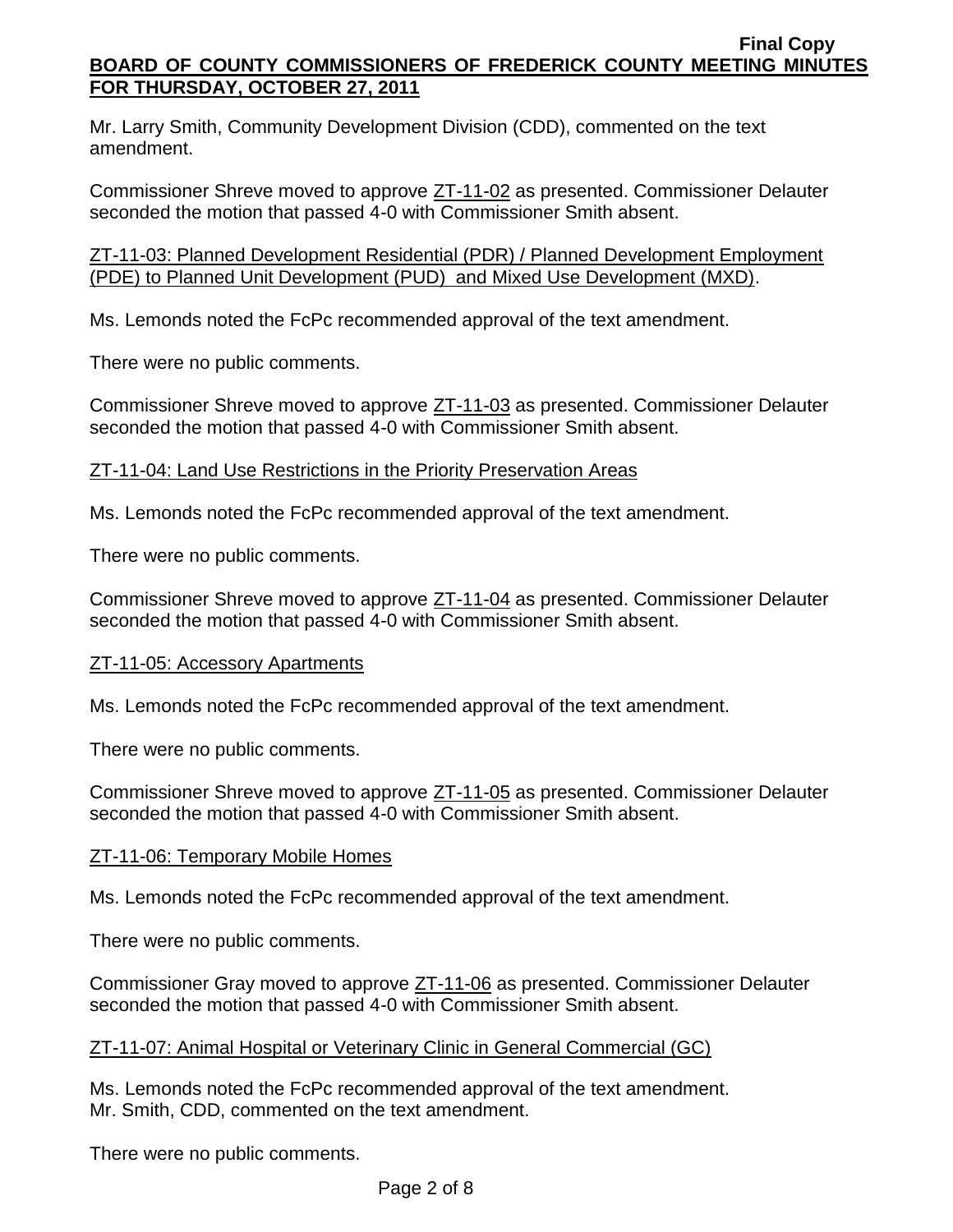Commissioner Gray moved to approve ZT-11-07 as presented. Commissioner Delauter seconded the motion that passed 4-0 with Commissioner Smith absent.

### ZT-11-08: Auto Repair or Service Shop in LI

Ms. Lemonds noted the FcPc recommended approval of the text amendment.

There were no public comments.

Commissioner Shreve moved to approve ZT-11-08 as presented. Commissioner Delauter seconded the motion that passed 4-0 with Commissioner Smith absent.

### ZT-11-09: Sign Calculation Use vs. Zoning District

Ms. Lemonds noted the FcPc recommended approval of the text amendment.

Mr. Smith, CDD, commented on the text amendment.

Public comment was heard from:

Pastor Rivera

Commissioner Gray moved to approve ZT-11-09 as presented. Commissioner Delauter seconded the motion that passed 4-0 with Commissioner Smith absent.

### ZT-11-10: Sign Calculation for Multiple Lot Frontage

Ms. Lemonds noted the FcPc recommended approval of the text amendment.

Mr. Smith, CDD, commented on the text amendment.

There were no public comments.

Commissioner Gray moved to approve ZT-11-10 as presented. Commissioner Delauter seconded the motion that passed 4-0 with Commissioner Smith absent.

### ZT-11-11: Outdoor Storage in the LI and GI

Ms. Lemonds noted the FcPc recommended approval of the text amendment.

There were no public comments.

Commissioner Shreve moved to approve ZT-11-11 as presented. Commissioner Delauter seconded the motion that passed 4-0 with Commissioner Smith absent.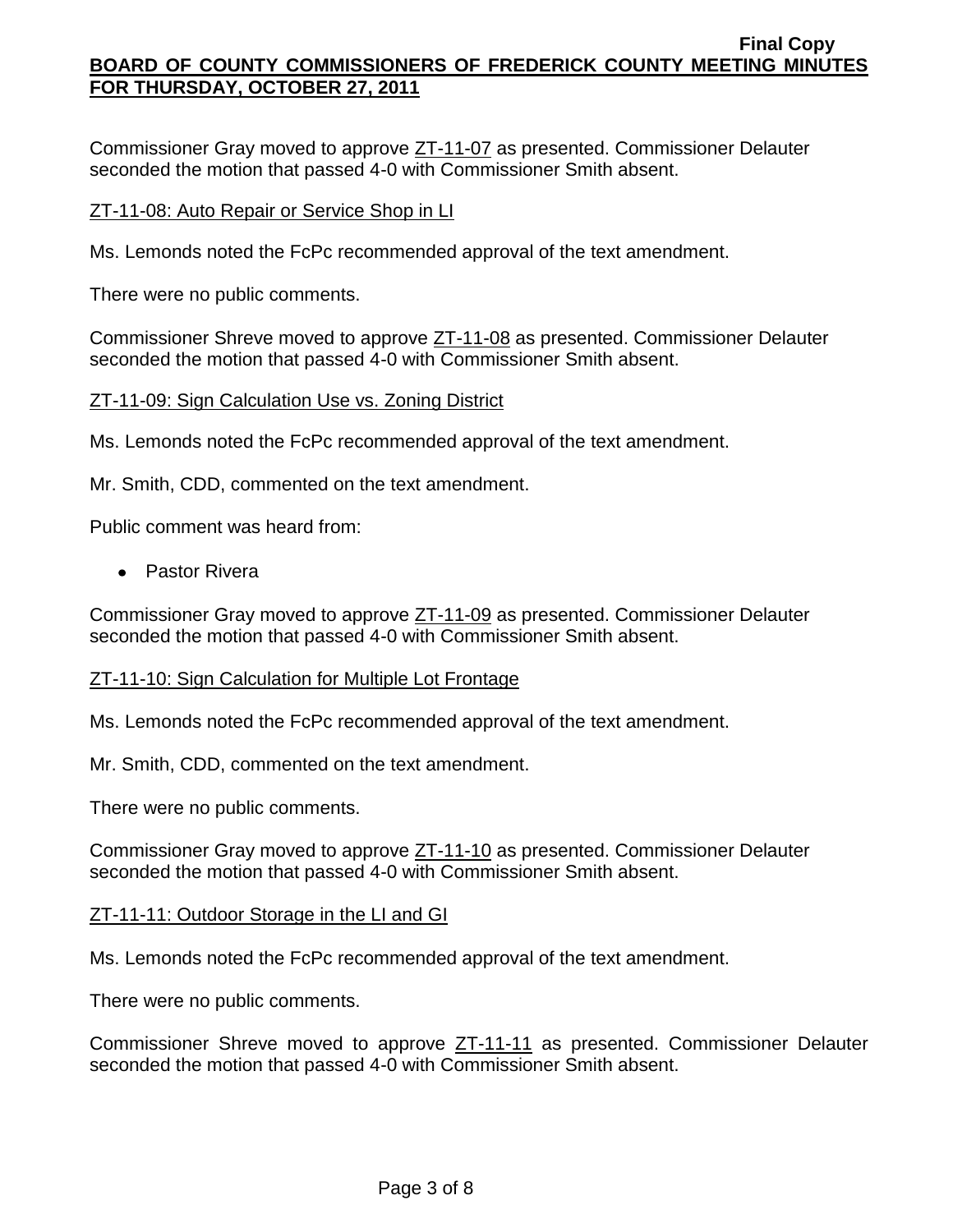# ZT-11-12: Limited Roadside Stand

Ms. Lemonds noted the FcPc had no recommendation on this text amendment

Public comment was heard from:

• Chuck Fry

Commissioner Delauter moved to approve ZT-11-12 as presented. Commissioner Shreve seconded the motion that passed 4-0 with Commissioner Smith absent.

# ZT-11-13: HS Zoning District

Ms. Lemonds noted the FcPc recommended approval of the text amendment.

There were no public comments.

Commissioner Gray moved to approve ZT-11-13 as presented. Commissioner Delauter seconded the motion that passed 4-0 with Commissioner Smith absent.

Commissioner Gray moved to adopt the proposed ordinance that would approve #ZT-11-02 – #ZT-11-13 with an effective date of November 7, 2011. Commissioner Delauter seconded the motion that passed 4-0 with Commissioner Smith absent.

(A copy of the approved/adopted ordinance can be obtained in the County Manager's Office or from the county's website, [www.FrederickCountyMD.gov.](http://www.frederickcountymd.gov/))

# **AGENDA BRIEFING**

Staff reviewed with the Board the following items scheduled for public hearing on Tuesday, November 1, 2011, at 7:00 p.m.:

 To Consider a Reallocation of the Recordation Tax Revenues – Kelly Weaver, Finance **Division** 

 To Consider a Proposed Ordinance to Decrease the Building Excise Tax – Kelly Weaver, Finance Division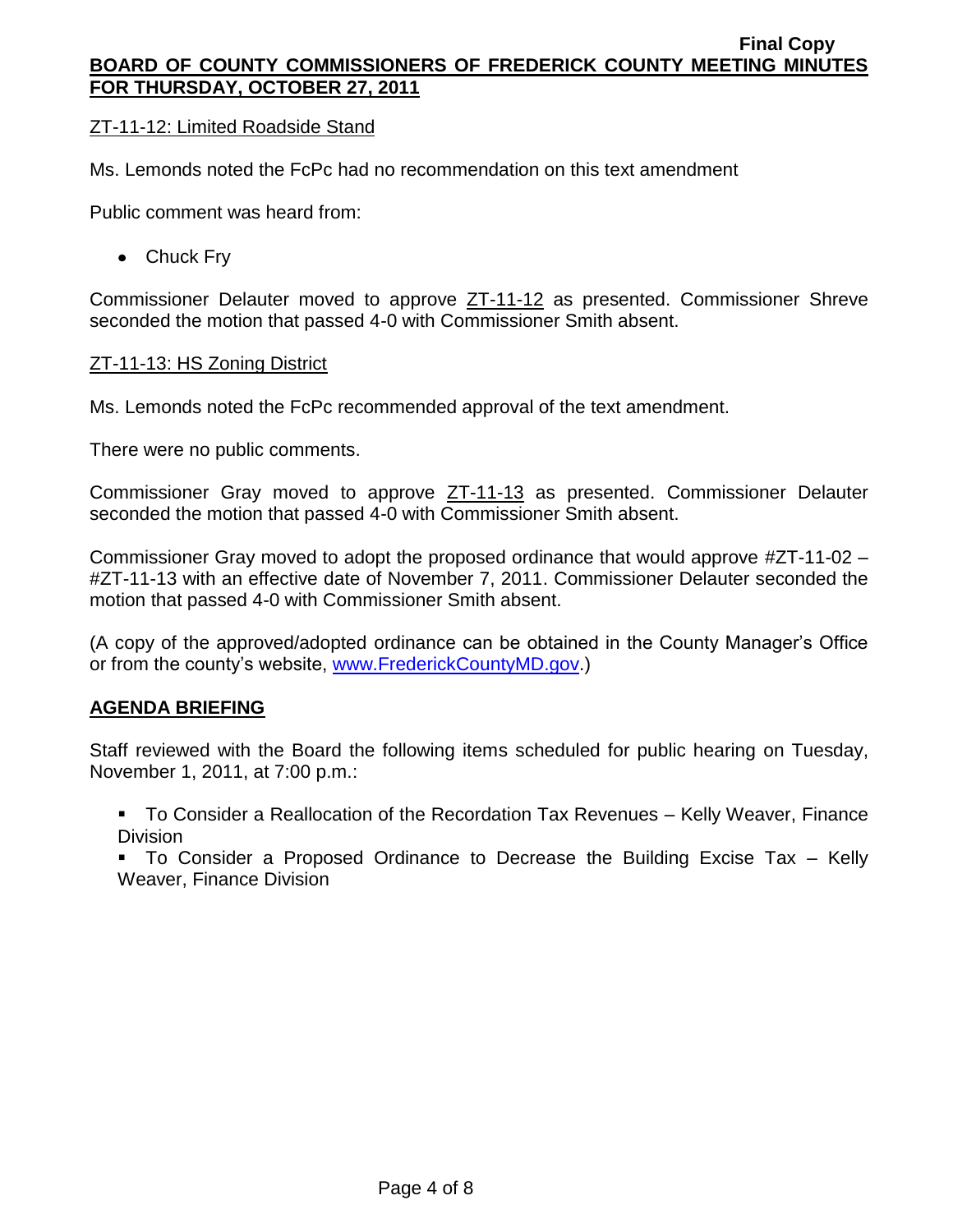# **WORKSESSION**

# **Certificate of Recognition for Team H.O.P.E.**

The Board presented a certificate of recognition to Team H.O.P.E.

# **Breast Cancer Awareness Month Proclamation**

The Board proclaimed November as Breast Cancer Month.

# **CONSENT AGENDA**

(Commissioner Young passed the gavel to Commissioner Shreve and left the meeting.)

The following item was removed from the consent agenda:

# Purchasing Memo #12-069 – One 25´ Ford E450 Senator Bus

Commissioner Gray moved to approve Purchasing Memo #12-069 as presented. Commissioner Shreve seconded the motion that passed 3-0 with Commissioners Young and Smith absent.

(Commissioner Shreve passed the gavel to Commissioner Young.)

The following items remained on the consent agenda:

# BID AWARD

• Purchasing Memo #12-067 – Removal and Disposal of Trash from County Buildings (Piggyback Contract) Award to: Waste Management of Maryland, Inc. Award amount: \$65,374.00

# BUDGET TRANSFERS

- #BT-12-060, Transit Services Division (Capital Purchase)
- #BT-12-061, Management Services Division

Commissioner Gray moved to approve the consent agenda as amended. Commissioner Shreve seconded the motion that passed 4-0 with Commissioner Smith absent.

# **ADMINISTRATIVE BUSINESS**

Approval of Board of County Commissioners' Meeting Minutes

The following minutes were approved by unanimous consent:

- Thursday, September 8, 2011
- Thursday, September 8, 2011, Closed Session

Page 5 of 8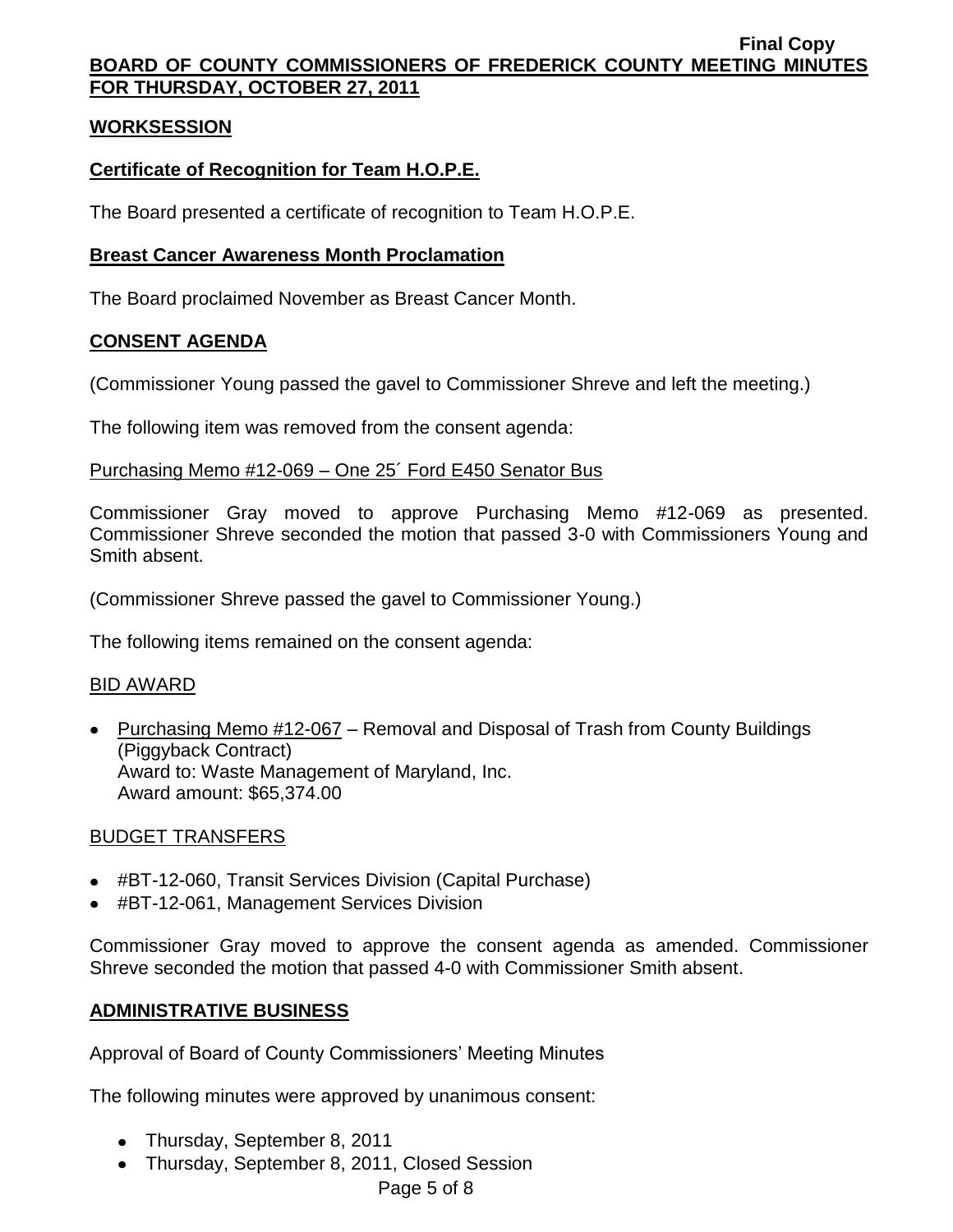- Thursday, September 15, 2011
- Tuesday, September 20, 2011, Evening

# **County Budget Transfer - #BT-12-053, Fire and Rescue Service Division – Kelly Weaver, Finance Division and Steve Leatherman, Fire and Rescue Services Division**

Ms. Weaver and Mr. Leatherman presented the budget transfer for a replacement of an airboat.

Mr. Doug Orner, Office of the County Manager and Mr. Ed Arnold, Carroll Manor Fire Company, commented on the replacement request.

Commissioner Shreve moved to approve #BT-12-053 as presented. Commissioner Delauter seconded the motion that passed 4-0 with Commissioner Smith absent.

# **Annual Review of Investment Performance Results Report for the Retirement Plan and the Frederick County Government / Frederick County Public Schools Other Post Employment Benefits (OPEB) Trust Assets - FY 2011 Report – Carol Boykin, CFA, Bolton Partners and Tracy Lobuts, Human Resources Division**

Ms. Boykin presented the annual report to the Board.

This item was informational, no action was taken.

# **Memorandum of Understanding (MOU) for Money Management, Inc. at the Frederick County Business and Employment Center – Wayne Roach, Management Services Division**

Ms. Laurie Holden, Citizens Services Division, commented on the MOU.

Commissioner Gray moved to approve the MOU as presented. Commissioner Delauter seconded the motion that passed 4-0 with Commissioner Smith absent.

# **2012 Frederick County Legislative Package (Public Hearing was held 10/18/11) – John Mathias, Office of the County Attorney and Ragen Cherney, Office of the County Manager**

Mr. Mathias and Mr. Cherney reviewed with the Board the proposed items that were taken to public hearing for possible inclusion in the 2012 Legislative Package.

The following proposals would be added to the 2012 Legislative Package:

- 1. Revision to inmate fees for the Frederick County Adult Detention Center.
- 2. Increase to the annual amount of gaming permits issued for raffles.
- 3. Permitting video lottery terminals (slots) for local charitable organizations.
- 4. Granting taxing authority to the Frederick County Board of Education.
- 5. Tax credit for job creation in small businesses.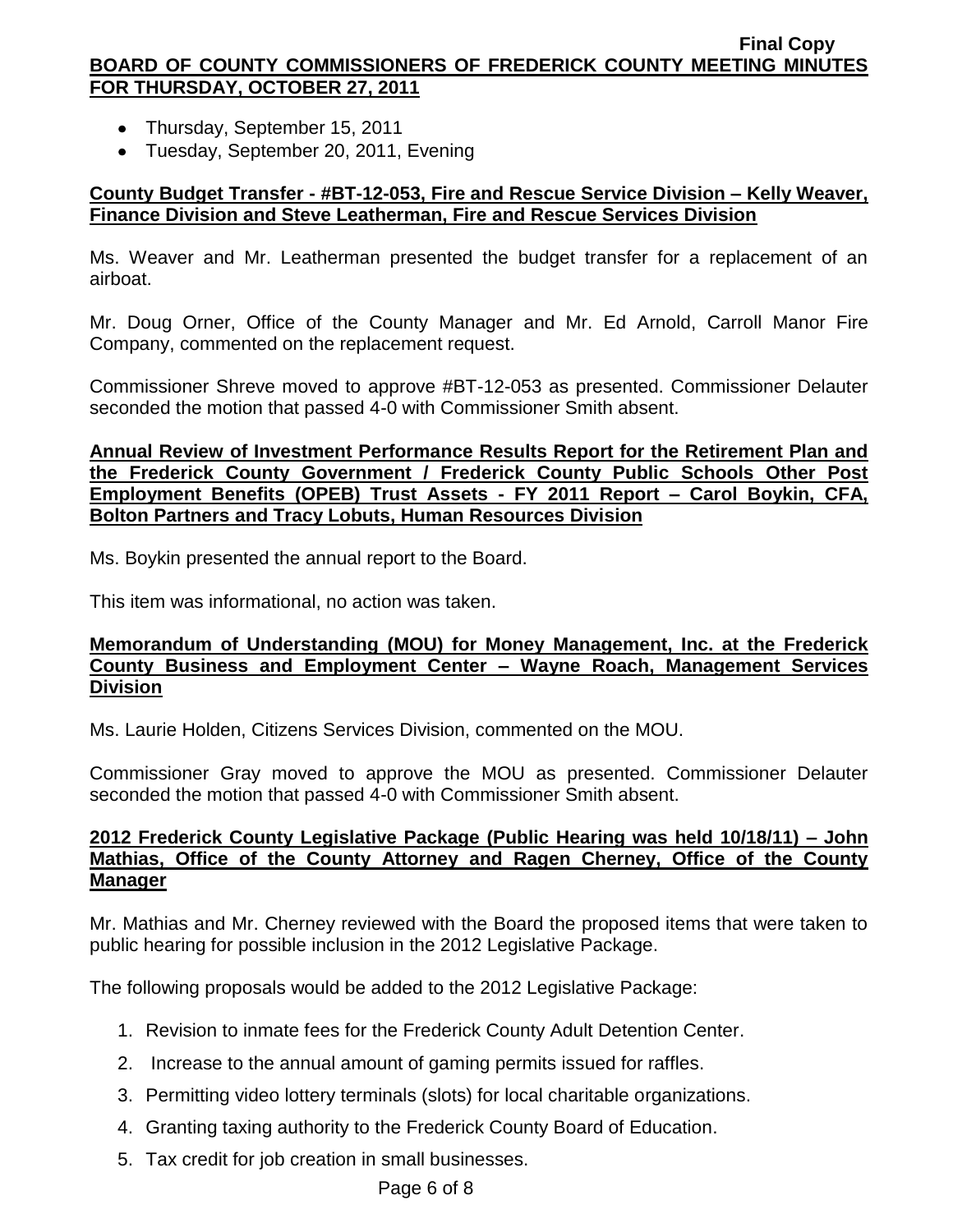- 6. Increase in Frederick County auctioneer fees.
- 7. Increase to the Frederick County Bond Authority.
- 8. Authorization for expanded appropriation authority.
- 9. Terminology and technical changes for Frederick County fund balance.
- 10.Amending "on duty" definition for fire police.
- 11.Amending average weekly wage definition for volunteer emergency responders.

The following position statements would added to the 2012 Legislative Package:

- 1. State school construction funding for Frederick County should exceed the state government economic assistance for foreign (out of state) business entities.
- 2. Reinstatement of Highway User Revenues to local governments.
- 3. Support for the Maryland Partial Birth Abortion Ban Act.
- 4. Constitutional amendment to prohibit "economic development" takings.
- 5. Cooperative enforcement of federal immigration laws throughout Maryland.
- 6. Negative impact of the new state stormwater regulations to local governments.
- 7. Repeal or modifications of the Work Place Fraud Act of 2009 (SB 909).
- 8. Reduction or sunsetting of issues on unemployment insurance fees on businesses.

The following position statements would be added to the 2012 Legislative Package with Commissioner Gray opposed and Commissioner Smith absent:

- 1. Frederick County Public Schools authority to count and report undocumented students.
- 2. Maryland to be a "Shall Issue" state for a right to carry a firearm.
- 3. Constitutional convention regarding those in the United States unlawfully.
- 4. Opposition to PlanMaryland.

The following position statement would be added to the 2012 Legislative Package with Commissioner Gray abstained and Commissioner Smith absent:

1. Opposition to mandated state septic regulations on local governments.

It was noted the Board would meet with the Frederick County delegation in November and the delegation would hold a public hearing on the proposals on Saturday, December 3, 2011.

# **PUBLIC COMMENTS**

None.